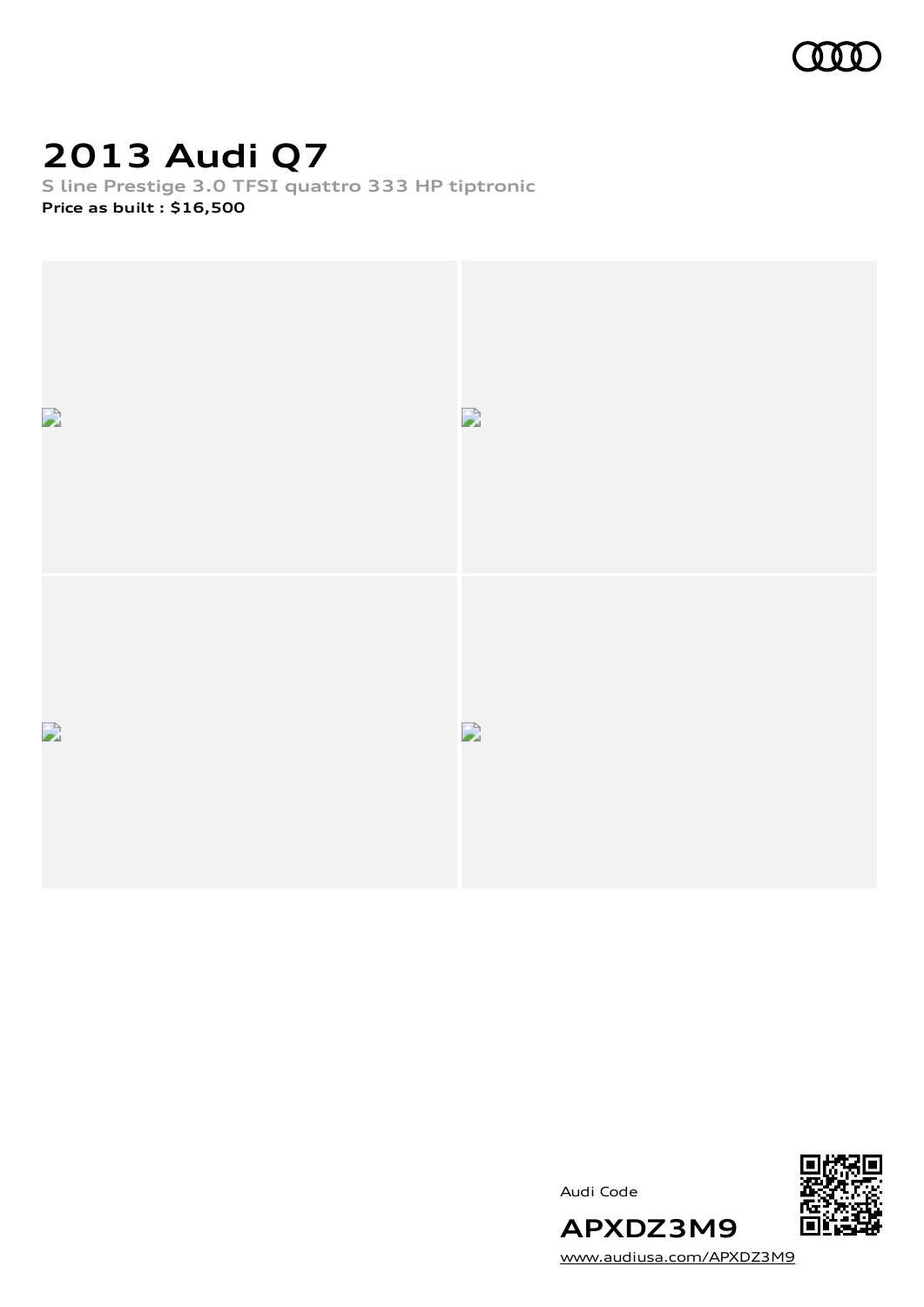#### **Audi 2013 Audi Q7** S line Prestige 3.0 TFSI quattro 333 HP tiptronic

**Price as buil[t](#page-10-0)** \$16,500

### **Exterior colour**

Daytona Gray pearl

### D

### **Further Information**

|                 | N٥            |
|-----------------|---------------|
| Mileage         | 147,565 miles |
| Type of vehicle | Used car      |

**Warranty**

#### **Interior colour**

### **Technical Specifications**

Engine type Six-cylinder Displacement/Bore and 2,995/84.5 x 89.0 cc/mm stroke Max. output  $({1})/{2}$  HP Torque /{1} lb-ft@rpm Top track speed 130 mph mph Acceleration (0 - 60 mph) 6.9 sec. seconds

**Audi Code** APXDZ3M9

**Your configuration on www.audiusa.com** [www.audiusa.com/APXDZ3M9](https://www.audiusa.com/APXDZ3M9)

**Commission number** 9ea890560a0e09b05160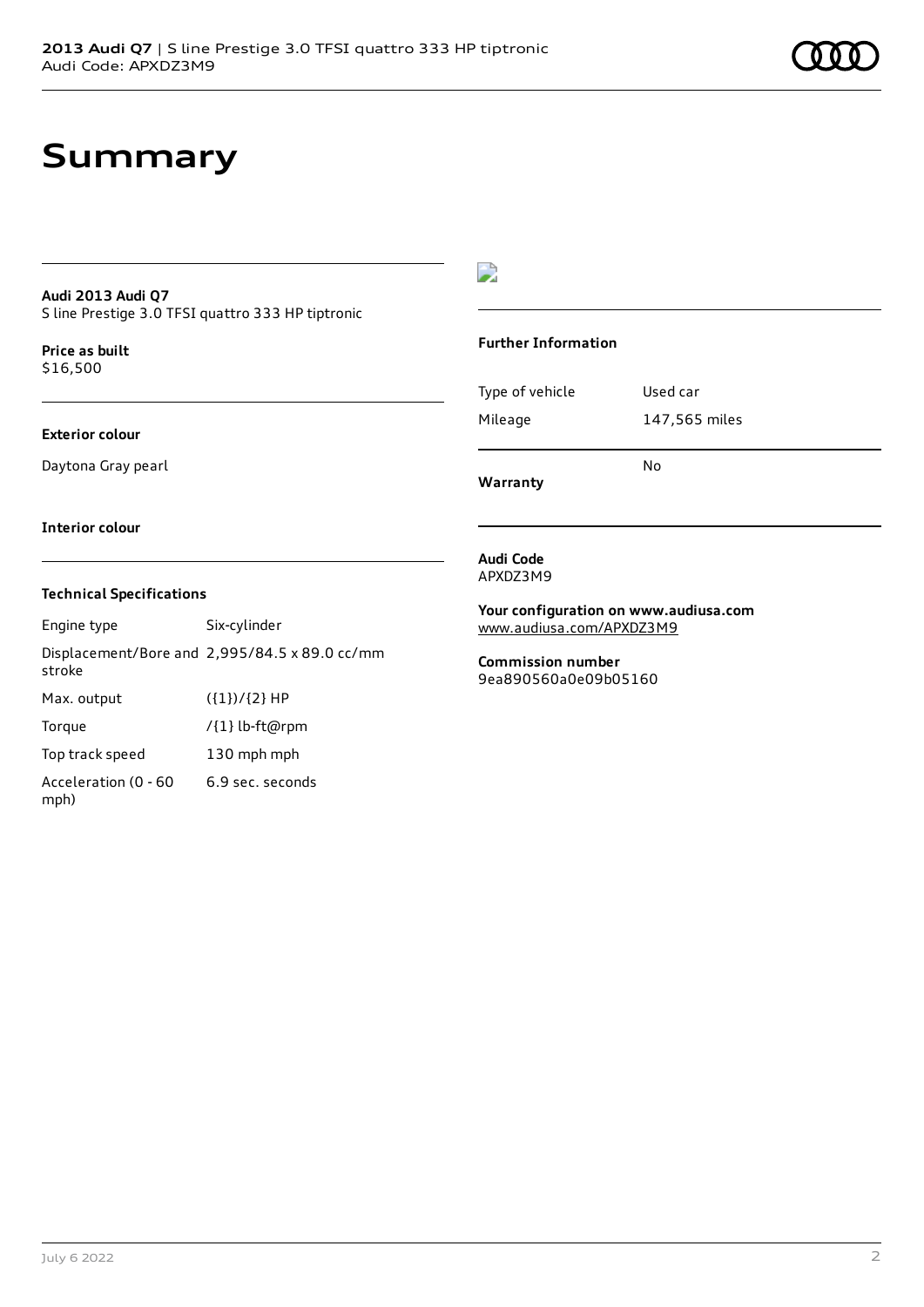# **Equipment**

Daytona Gray pearl

Towing package

Audi adaptive air suspension

Cold Weather package

Heated steering wheel

Heated rear seats





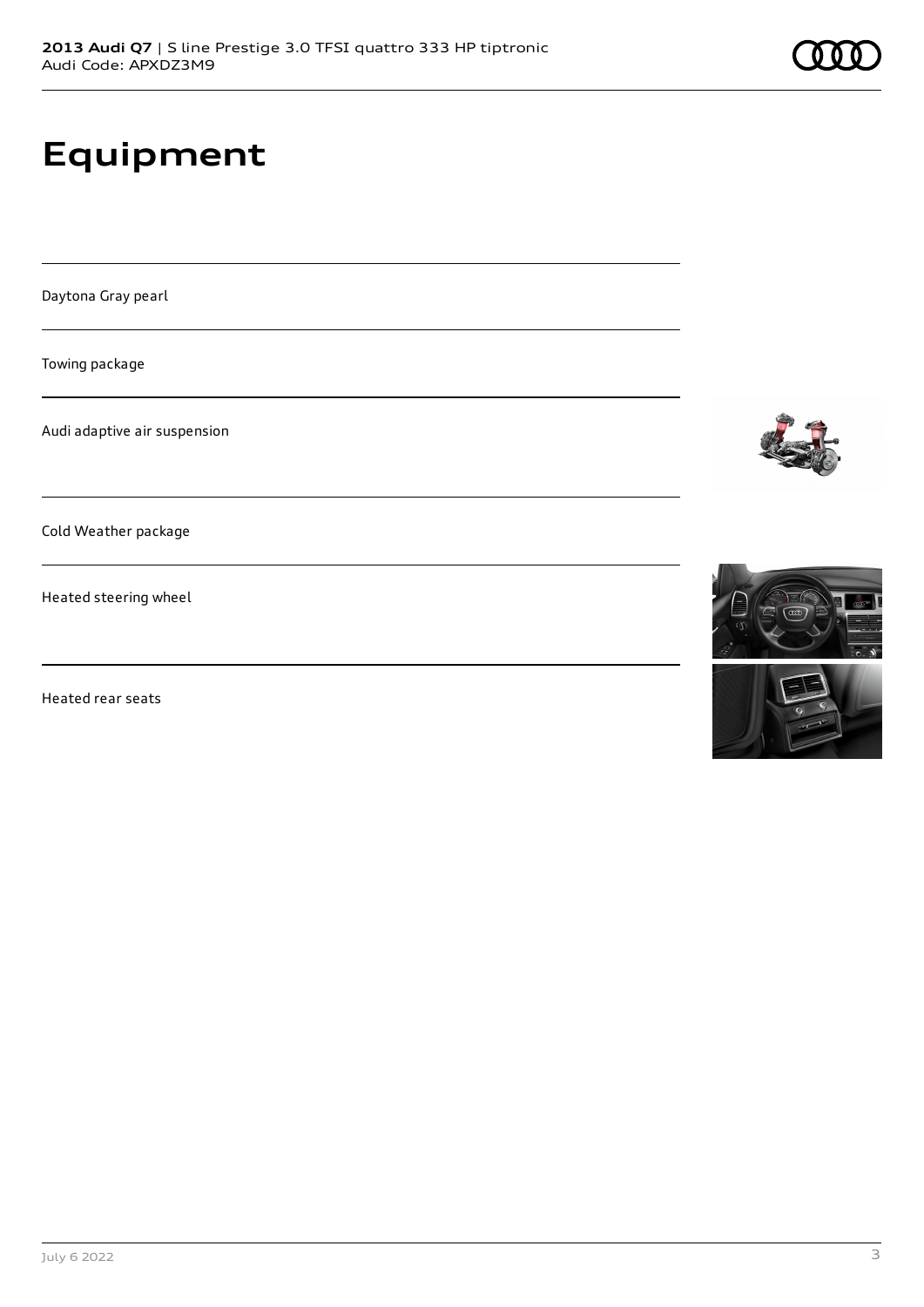| Cruise control with coast, resume and<br>accelerate features        |
|---------------------------------------------------------------------|
| Garage door opener (HomeLink®)                                      |
| Tilt and telescopic manually adjustable<br>steering column          |
| Tire-pressure monitoring system                                     |
| Head airbag system                                                  |
| Windshield wipers with four-position<br>adjustable rain sensor rate |
| Audi advanced key (keyless access)                                  |
| Lower Anchorage and Tethers for Children<br>(LATCH) in rear seats   |
|                                                                     |

### **Exterior**

| 6XL | Power-folding, power-adjustable, auto-<br>dimming, heated side mirrors with memory       |
|-----|------------------------------------------------------------------------------------------|
| 1S1 | Tool kit in storage compartment in trunk                                                 |
| 3S1 | Aluminum roof rails                                                                      |
| 8EH | Bi-functional headlight with gas discharge<br>lamp, for driving on the right (US design) |
| HL8 | 275/45 R20 all-season tires                                                              |
| 4KF | Privacy glass                                                                            |
| ONB | Nameplate set in base trim                                                               |
| 47R | Brushed aluminum trim on roof rails and<br>around side windows                           |
| CS8 | 20" 5-spoke S line® wheels with 275/45 all-<br>season tires                              |

| <b>Interior</b> |                                                                                              |
|-----------------|----------------------------------------------------------------------------------------------|
| QE1             | Storage package                                                                              |
| 3FV             | Panoramic sunroof with deep tint                                                             |
| 7M8             | Body-colored doorsill blades                                                                 |
| 6N)             | <b>Standard Headlining</b>                                                                   |
| 9AH.            | Four-zone automatic climate control                                                          |
| 41 7            | Auto-dimming interior mirror w/ compass                                                      |
| QQ1             | Additional interior and exterior lighting                                                    |
| <b>2C7</b>      | Electrically adjustable tilt / teles. Steering<br>column                                     |
| 6E6             | Folding front center armrest with adjustable<br>height, dual cupholders, and storage         |
| 7F <sub>9</sub> | Leather shift knob                                                                           |
| 4E9             | Power trunk open/close and hands-free<br>release                                             |
| 5XL             | Dual front sun visors with lighted vanity<br>mirrors                                         |
| 3Y3             | Manual rear sunshades in rear doors and in<br>the tailgate                                   |
| 5 K I           | Sliding 40/20/40 split folding rear<br>seatbacks with pass-through and adjustable<br>recline |
| N1F             | leather seating surfaces                                                                     |
| 5TS             | Dark Brown Walnut Wood inlay                                                                 |
|                 |                                                                                              |

### **Infotainment and Driver Assistance**

| 7D5 | DVD player                                                                                          |
|-----|-----------------------------------------------------------------------------------------------------|
| 7X2 | Parking system plus (includes front/rear<br>sensors)                                                |
| UF7 | Audi music interface with $i$ Pod $\textcircled{e}$ integration                                     |
| KA2 | Rear view camera                                                                                    |
| 8RY | BOSE <sup>®</sup> Surround Sound with 14 speakers and<br>AudioPilot <sup>®</sup> noise-compensation |

### **(1/2)**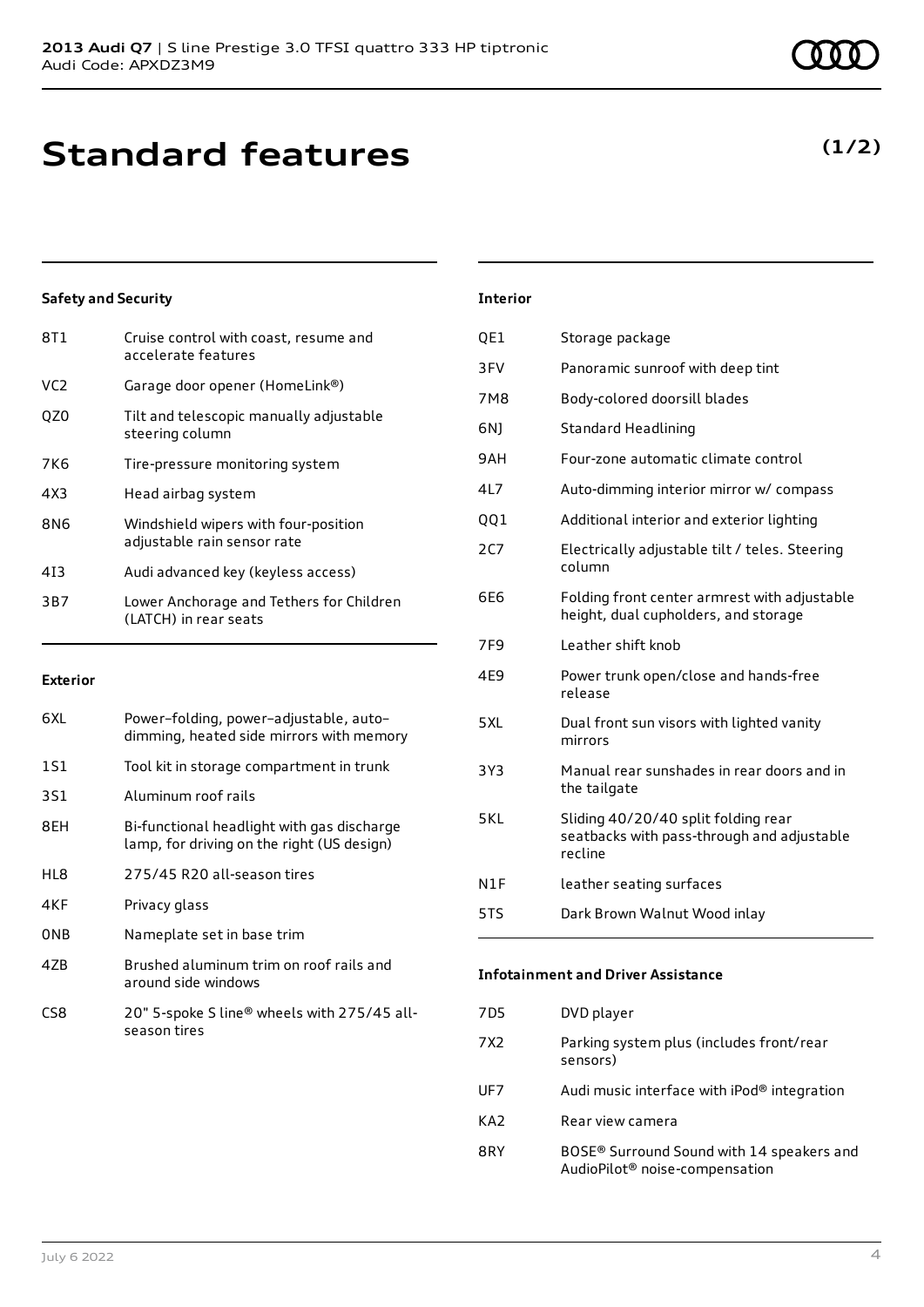**(2/2)**

## **Standard features**

### **Infotainment and Driver Assistance**

- 9Q8 Color driver information system
- 8DY HD Radio™ Technology
- QH1 Voice control system
- 7Y1 Audi side assist
- 9ZW Audi connect®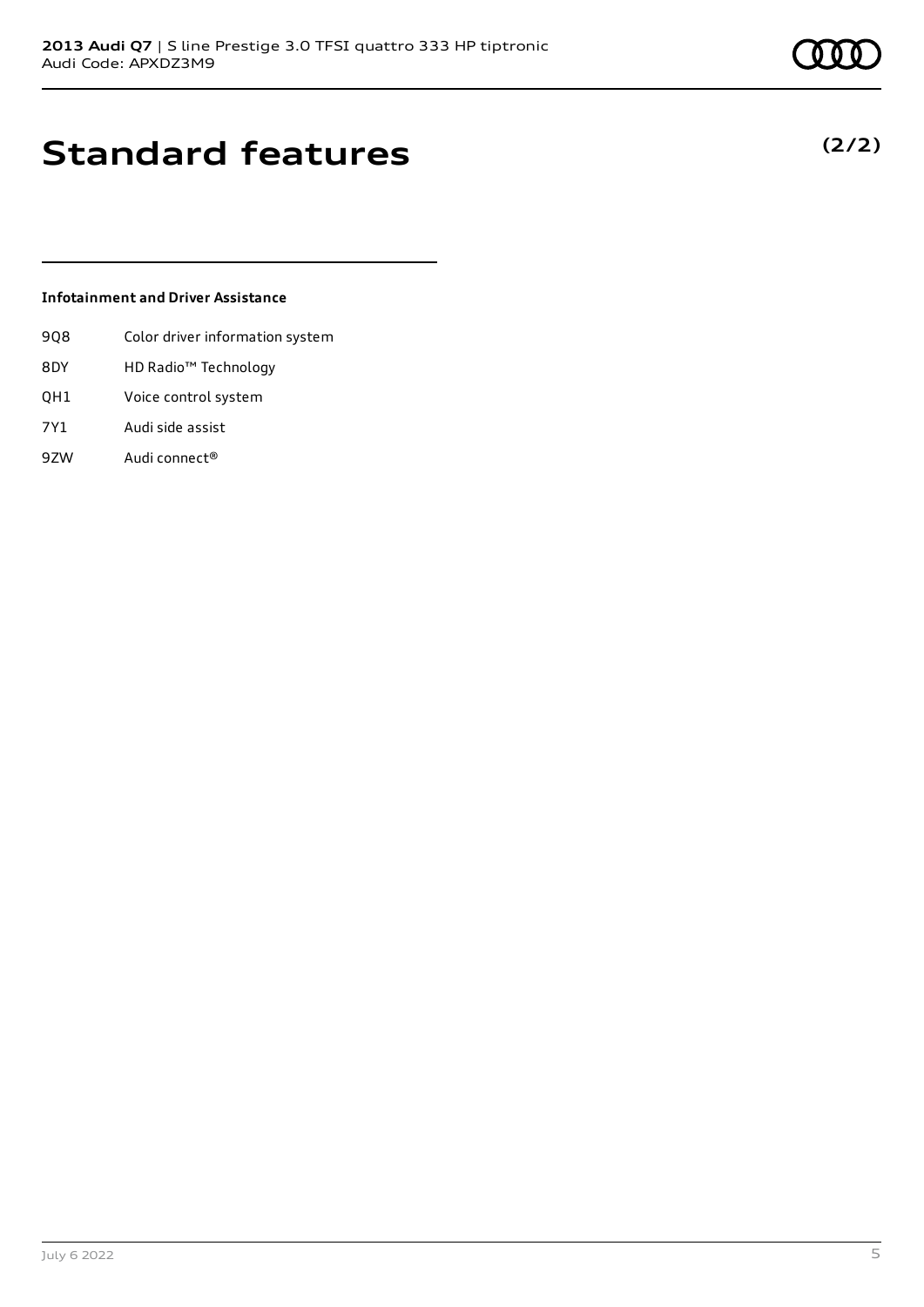## **Dealer remarks**

Gray 2013 Audi Q7 3.0T S line Prestige quattro quattro 4D Sport Utility \*TO KEEP YOU SAFE, WE DELIVER! BUY ONLINE-TEXT-EMAIL-CHAT-PHONE AND WE WILL DELIVER YOUR NEXT VEHICLE TO YOUR DOOR! FROM OUR SALES FLOOR TO YOUR DOOR! IT'S THAT EASY!

WE DELIVER TO CITIES & COUNTIES PLUS MORE!

\*restrictions apply - see dealer for details. Q7 3.0T S line Prestige quattro, 4D Sport Utility, 3.0L TFSI V6 DOHC, 8-Speed Automatic with Tiptronic, quattro, Gray, Black Leather. 16/22 City/Highway MPG

Awards:

\* Ward's 10 Best Engines As you do your comparison shopping, you will see Fletch's Of Petoskey offers some of the best values in the market. We will provide you a Carfax, Comprehensive Vehicle Inspection, and how we arrived at the price. We may not always be the lowest but if you want to know who is; we will show you that too. Call or Stop by Fletch's of Petoskey, Michigan to schedule a test drive today.

Reviews:

\* Fans of the Audi aesthetic will find much to like in the Q7. The 3-row seating and quattro AWD give reassuring family transport. The commendable EPA fuel-economy numbers don't hurt either. Source: KBB.com \* Well-crafted interior; autobahn-bred high-speed stability; available diesel engine. Source: Edmunds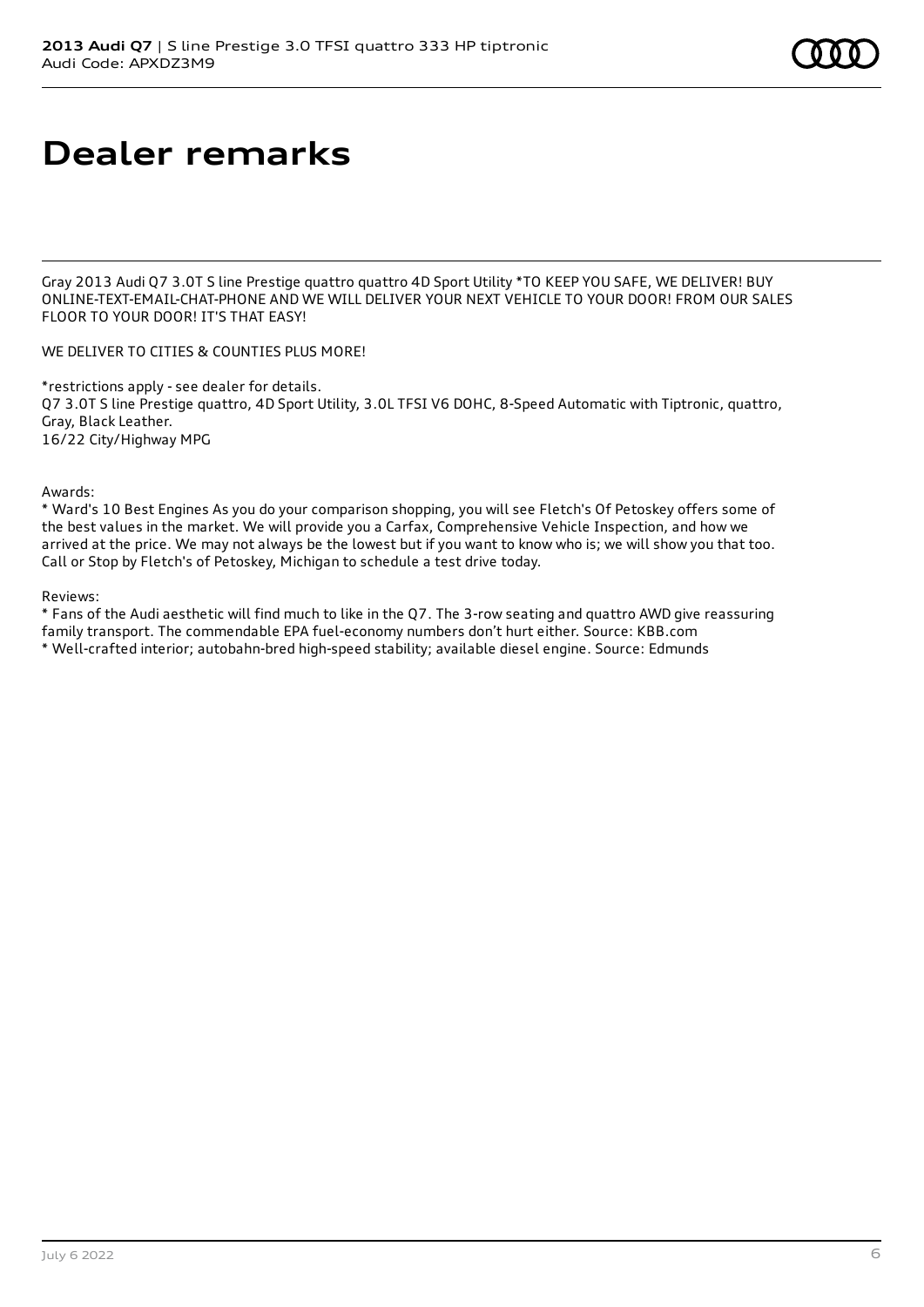## **Technical Specifications**

### **engine**

| Engine type                                 | Six-cylinder                                  |
|---------------------------------------------|-----------------------------------------------|
| Max. output                                 | $({1})/{2}$ HP                                |
| Max. output ps/hp                           | 333 @ 5,500 @ rpm                             |
| Towing capacity                             | 5,500 / 6,600 with Towing Package<br>lb.      |
| Torque                                      | /{1} lb-ft@rpm                                |
| Valvetrain                                  | 24-Valve DOHC                                 |
| Acceleration (0 - 60<br>mph)                | 6.9 sec. seconds                              |
| Engine block                                | Aluminum alloy                                |
| Induction/fuel injection Supercharged/TFSI® |                                               |
| Cylinder head                               | Aluminum alloy                                |
| stroke                                      | Displacement/Bore and 2,995/84.5 x 89.0 cc/mm |
| Top track speed                             | 130 mph mph                                   |

| body                     |                                                                                          |
|--------------------------|------------------------------------------------------------------------------------------|
| Material                 | Fully galvanized steel unibody with<br>multistep anti-corrosion protection               |
| warranty                 |                                                                                          |
| Warranty                 | 4-Year/50,000 mile new vehicle<br>limited warranty                                       |
| Maintenance              | 12-Month/5,000 mile (whichever<br>occurs first) NO CHARGE first<br>scheduled maintenance |
| <b>Electrical system</b> |                                                                                          |
| Alternator               | 14 Volts - 190 amp                                                                       |
| Battery                  | 12 Volts - 80 amp                                                                        |

### **steering**

| Steering type                             | Audi servotronic <sup>®</sup> power steering<br>system |
|-------------------------------------------|--------------------------------------------------------|
| Turning diameter, curb-39.4 ft<br>to-curb |                                                        |
| Steering ratio                            | 16.5:1                                                 |

#### **suspension**

| Front axle | Double-wishbone front suspension |
|------------|----------------------------------|
| Rear axle  | Four-link independent rear       |
|            | suspension                       |

### **Transmission | Drivetrain**

| Gear ratios: 8th         | 0.686 |
|--------------------------|-------|
| Gear ratios: 6th         | 1.000 |
| Gear ratios: Final Drive | 3.700 |
| Gear ratios: 7th         | 0.816 |
| Gear ratios: 4th         | 1.437 |
| Gear ratios: 5th         | 1.217 |
| Gear ratios: 2nd         | 2.840 |
| Gear ratios: 3rd         | 1.864 |
| Gear ratios: Reverse     | 3.825 |
| Gear ratios: 1st         | 4.845 |
|                          |       |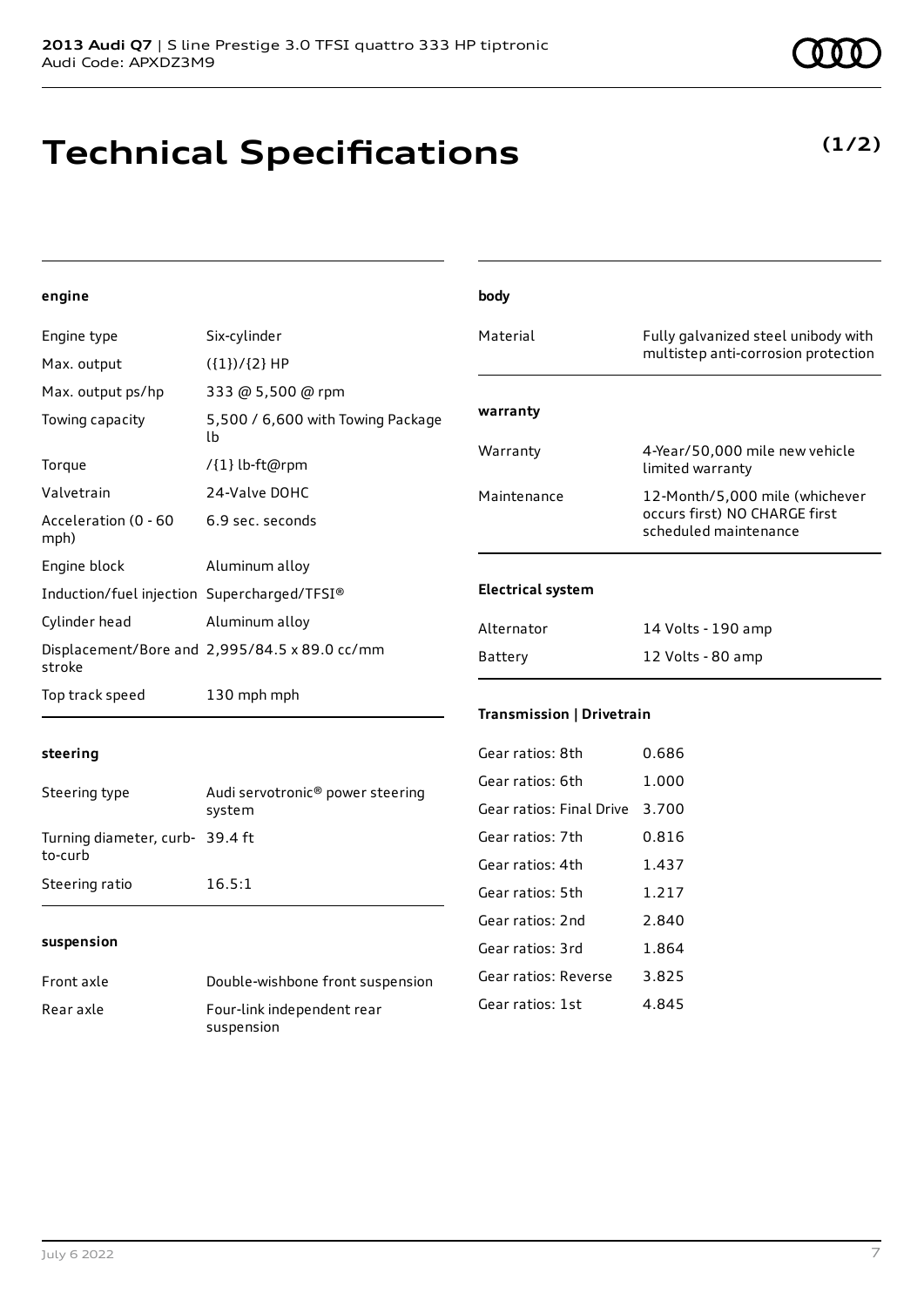## **Technical Specifications**

### **Brakes**

| Front brakes                               | 13.8 (ventilated) in | Seating capacity                          | 7                                                                                                             |
|--------------------------------------------|----------------------|-------------------------------------------|---------------------------------------------------------------------------------------------------------------|
| Rear brakes                                | 13.0 (ventilated) in | Leg room, rear                            | 29.2 in                                                                                                       |
|                                            |                      | Shoulder room, front                      | 58.7 in                                                                                                       |
| <b>Exterior Measurements</b>               |                      | Shoulder room, middle                     | 58.1 in                                                                                                       |
|                                            |                      | Head room, front                          | 39.5 in                                                                                                       |
| Height<br>Overall width without<br>mirrors | 68.4 in<br>78.1 in   | Head room with middle 37.2 in<br>sunroof  |                                                                                                               |
|                                            |                      | Shoulder room, rear                       | 48.6 in                                                                                                       |
| Length<br>Wheelbase                        | 200.3 in<br>118.2 in | Head room with front<br>sunroof           | 40.0 in                                                                                                       |
| Drag coefficient                           | .37 Cw               | Head room with rear                       | 35.4 in                                                                                                       |
| Overall width with                         | 85.7 in              | sunroof                                   |                                                                                                               |
| mirrors                                    |                      | Leg room, middle                          | 37.1 in                                                                                                       |
| Track rear                                 | 66.0 in              | Head room, rear                           | 35.6 in                                                                                                       |
| Track front                                | 65.0 in              | Leg room, front                           | 41.3 in                                                                                                       |
| Curb weight                                | 5,412 lb             | Head room, middle                         | 39.0 in                                                                                                       |
| Ground clearance,<br>loaded                | 9.4 in               | Cargo volume, rear<br>seatbacks up/folded | 10.9/42.0 (3rd row folded)/72.5<br>$(2nd + 3rd row folded)/144.1 cu. ft$<br>(total trunk volume) cu ft, cu ft |

**Interior measurements**

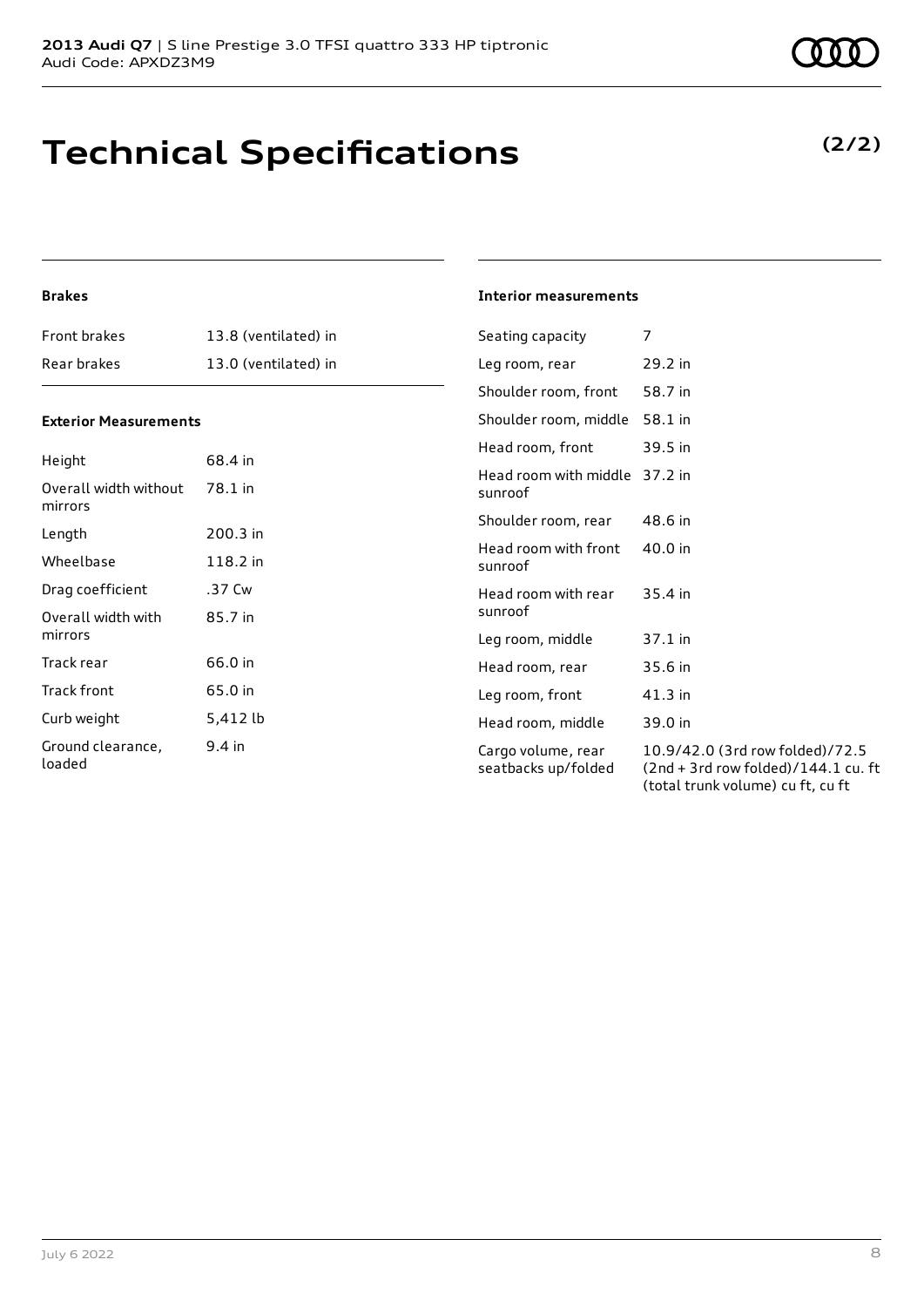

### **Consumption- and emission**

### **Consumption by NEDC**

| urban       | $16 \text{ mpg}$ |
|-------------|------------------|
| extra-urban | 22 mpg           |
| combined    | $18 \text{ mpg}$ |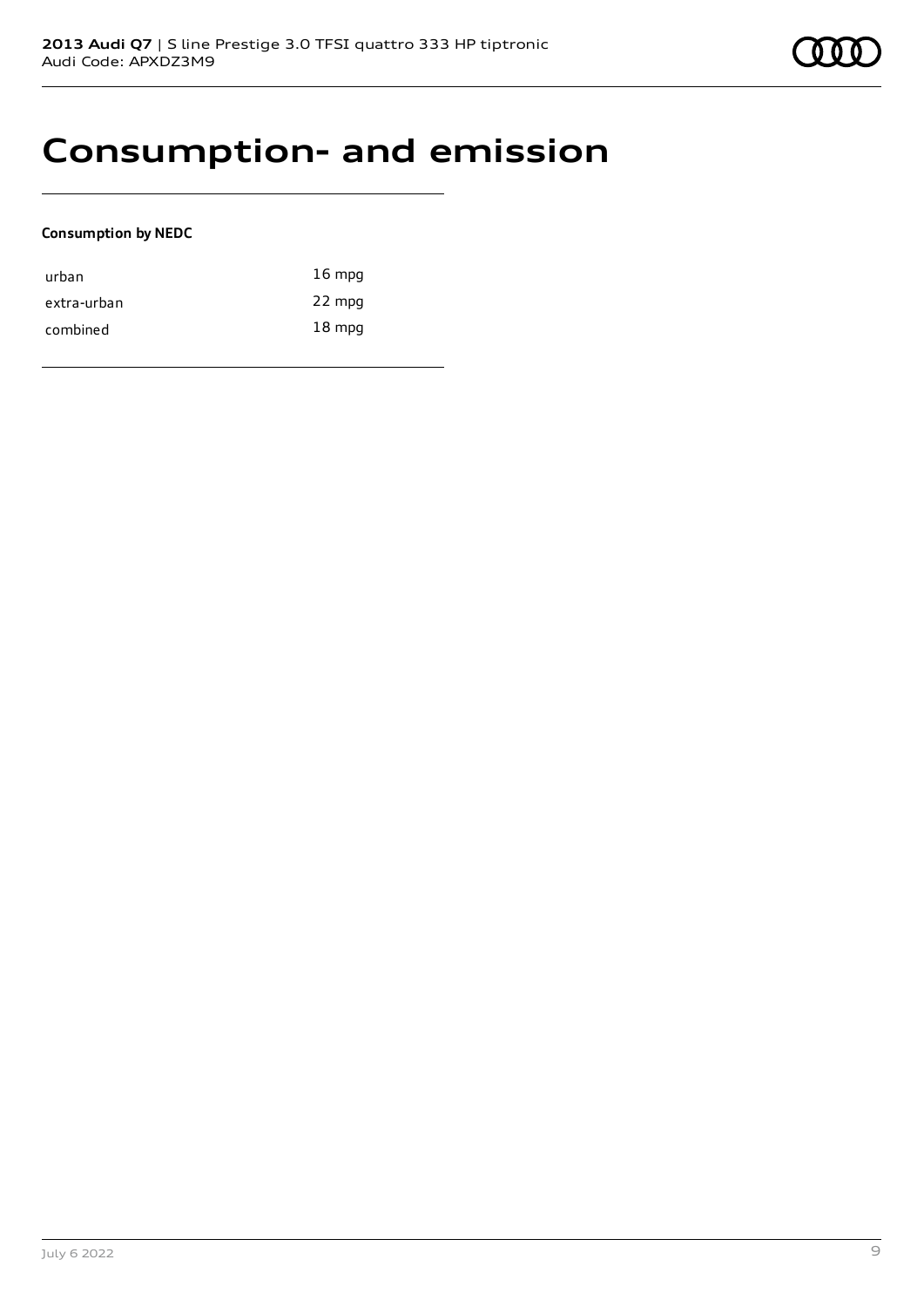

### **Contact**

Dealer **Audi Petoskey**

805 Charlevoix Ave 49770 Petoskey MI

Phone: +12313479651 FAX: 2314879665

www: <https://www.audipetoskey.com/>